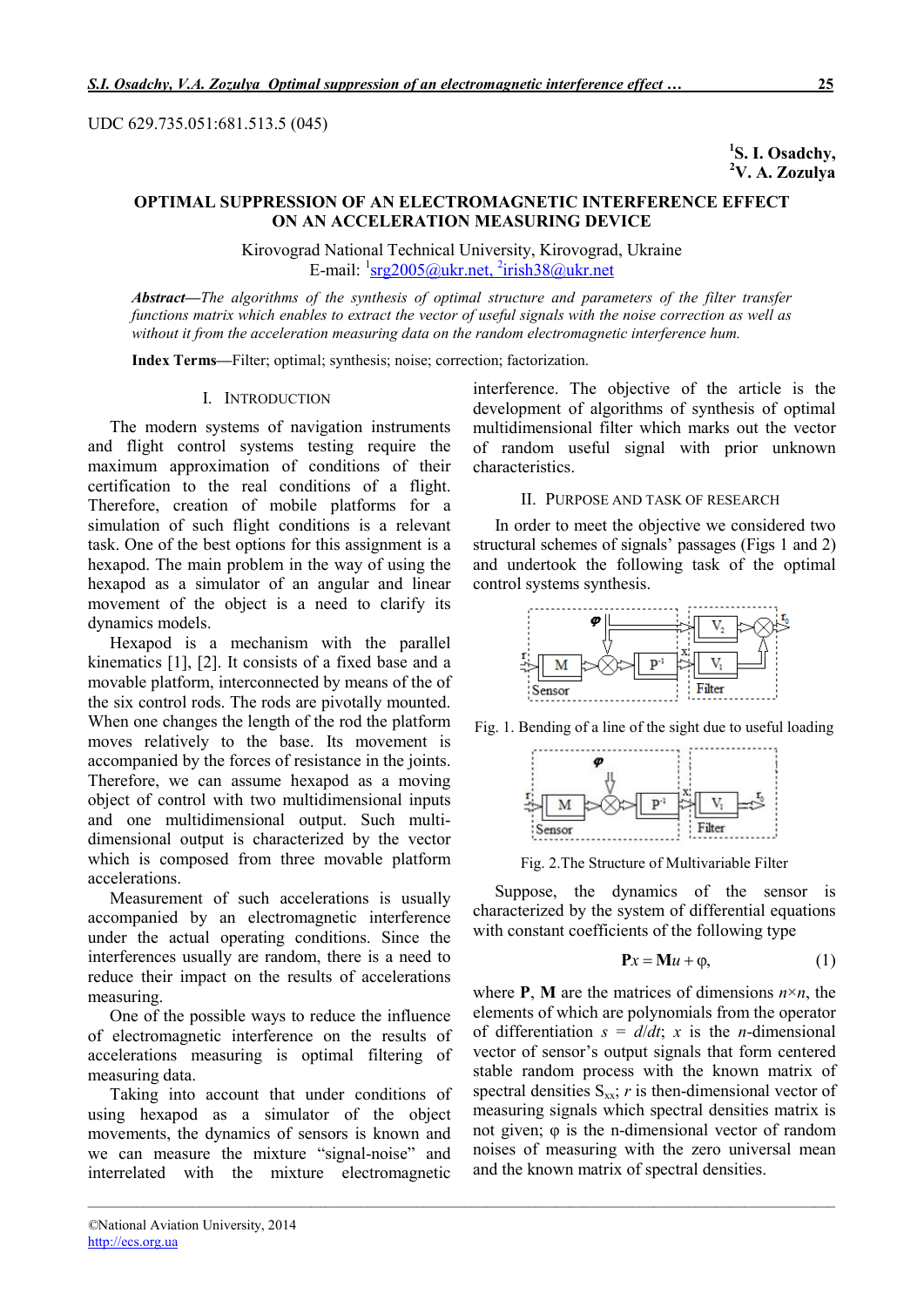Suppose that vectors  $x$  and  $\varphi$  are interconnected as they act in accordancewith the structural schemes on Figs 1 and 2. The interrelation of these vectors characterizes the known matrices of the mutual spectral densities  $S_{\alpha x}$  and  $S_{x\alpha}$ .

The task of  $_{the}$  synthesis of the optimal filter is that according to the known matrices **P**, **M**,  $S_{xx}$ ,  $S_{\varphi x}$ and  $S_{x\varphi}$  to find the matrix of transfer functions of the filter  $V$  (Fig. 1) or the block matrix [6] of transfer functions of the filter  $V = (V_1, V_2)$ , which provides the assessment of the vector of measuring signals  $r_0$ and supplies the minimum to the weighted average sum of errors variances

$$
I = \langle \mathbf{E}' \mathbf{R} \mathbf{E} \rangle, \tag{2}
$$

where *I* is the sum of weighted average variances of the error vector  $\mathbf{E}$ ;  $\leq$  is the mean estimation symbol;  $'$  is the symbol of transposition;  $\bf{R}$  is the weighted matrix, the elements of which can be set according to the methodology [7]; Е is the *n*dimensional vector of assessment errors which can be calculated according to the formula

$$
\mathbf{E} = \mathbf{\Phi}r - r_0,\tag{3}
$$

where $\Phi$  is the matrix of the wishful transformation of the signal [4]. The quality criterion (2), is presented in frequency domain according to the methodology from the article [5]

$$
I = \frac{1}{j} \int_{-j\infty}^{j\infty} tr(RS_{\text{gg}}^{j}), \qquad (4)
$$

where *j* is a complex unit; *tr* is the sign of the matrix trace calculation; ′ is the sign of matrix

transposition;  $S_{\epsilon \epsilon}$  is the error spectral densities matrix which can be found according to the theorem of Wiener–Khinchin.

## III. ALGORITHM

Algorithm for the synthesis of an optimal matrix transfer functions was obtained by minimizing the functional (4) in the class of a stable and physically realizable matrices of transfer functions with a help of the Wiener–Kolmogorov method.

In order to use this method, let's find  $S'_{\epsilon\epsilon}$ matrices corresponding to the schemes shown on Figs 1 and 2. Consider the structure of systems on Figs 1 and 2 and equations (1), (3) we found the following error vectors

$$
\varepsilon_1 = \Phi M^{-1} \Big[ \Big( P - E_n \Big) - M \Phi^{-1} V \Big] \zeta, \qquad (5)
$$

$$
\varepsilon_2 = \Phi M^{-1} \Big[ \Big( P - E_n \Big) - M \Phi^{-1} \Big( V - O_n \Big) \Big] \zeta, \quad (6)
$$

where indices 1 and 2 are the numbers of figures which correspond to the matrix;  $E_n$  is an identity matrix with the dimensions  $n \times n$ ;  $\mathbf{O}_n$  is a zero matrix with the dimensions  $n \times n$ ;  $\zeta$  is a room-vector of influences that has 2*n* components

$$
\zeta = \begin{bmatrix} x \\ \varphi \end{bmatrix} . \tag{7}
$$

Application of the Wiener–Khinchin to the expressions (5) and (6) made it possible to determine the ratio of the two transposed matrices of errors spectral densities

$$
S'_{\text{sel}} = \Phi M^{-1} \left[ P - E_n \right] S'_{\zeta \zeta} \left[ \begin{array}{c} P_* \\ -E_n \end{array} \right] - \Phi M^{-1} \left[ P - E_n \right] S'_{\zeta \zeta} V_* - VS'_{\zeta \zeta} \left[ \begin{array}{c} P_* \\ -E_n \end{array} \right] M_*^{-1} \Phi_* + VS'_{\zeta \zeta} V_*,
$$
\n
$$
= \Phi M^{-1} D S' - D M^{-1} \Phi - V S' - D M^{-1} \Phi - \Phi M^{-1} D S' - V - V S' - D M^{-1} S' - D M^{-1} \Phi.
$$
\n(8)

$$
S'_{\epsilon\epsilon 2} = \Phi M^{-1} P S'_{xx} P_* M_*^{-1} \Phi_* - V S'_{xx} P_* M_*^{-1} \Phi_* - \Phi M^{-1} P S'_{xx} V_* + V S'_{xx} V_* - \Phi M^{-1} S'_{x\phi} P_* M_*^{-1} \Phi_* + \Phi M^{-1} S'_{xf} V_* - \Phi M^{-1} P S'_{\phi x} M_*^{-1} \Phi_* + V S'_{\phi x} M_*^{-1} \Phi_* + \Phi M^{-1} S'_{\phi\phi} M_*^{-1} \Phi_*,
$$
\n
$$
(9)
$$

where  $S_{\zeta\zeta}$  is a spectral densities matrix of the vector (7)

$$
\mathbf{S}'_{\mathcal{G}} = \begin{bmatrix} \mathbf{S}'_{\mathbf{x}} & \mathbf{S}'_{\mathbf{\varphi}\mathbf{x}} \\ \mathbf{S}'_{\mathbf{x}\mathbf{\varphi}} & \mathbf{S}'_{\mathbf{\varphi}\mathbf{\varphi}} \end{bmatrix},\tag{10}
$$

\* is the sign of the matrices Hermitical conjugation.

Matrices (8), (9) which are found in such a way make it possible to start the minimization of the quality functional (4). For this purpose we found two the first variations of the quality functional

$$
\delta I_1 = \frac{1}{j} \int_{-j\infty}^{j\infty} tr \left\{ \left[ RVS'_{\zeta\zeta} - R\Phi M^{-1} \left( P - E_n \right) S'_{\zeta\zeta} \right] \delta V_* + \delta V \left[ S'_{\zeta\zeta} V_* R - S'_{\zeta\zeta} \left( \frac{P_*}{-E_n} \right) M_*^{-1} \Phi_* R \right] \right\} ds, \tag{11}
$$

$$
\delta I_2 = \frac{1}{j} \int_{-j\infty}^{j\infty} tr \Big[ R \Big( V S_{xx}^{\prime} + \Phi M^{-1} S_{x\varphi}^{\prime} - \Phi M^{-1} P S_{xx}^{\prime} \Big) \delta V_* + \delta V \Big( S_{xx}^{\prime} V_* + S_{\varphi x}^{\prime} M_*^{-1} \Phi_* - S_{xx}^{\prime} P_* M_*^{-1} \Phi_* \Big) R \Big] ds \quad (12)
$$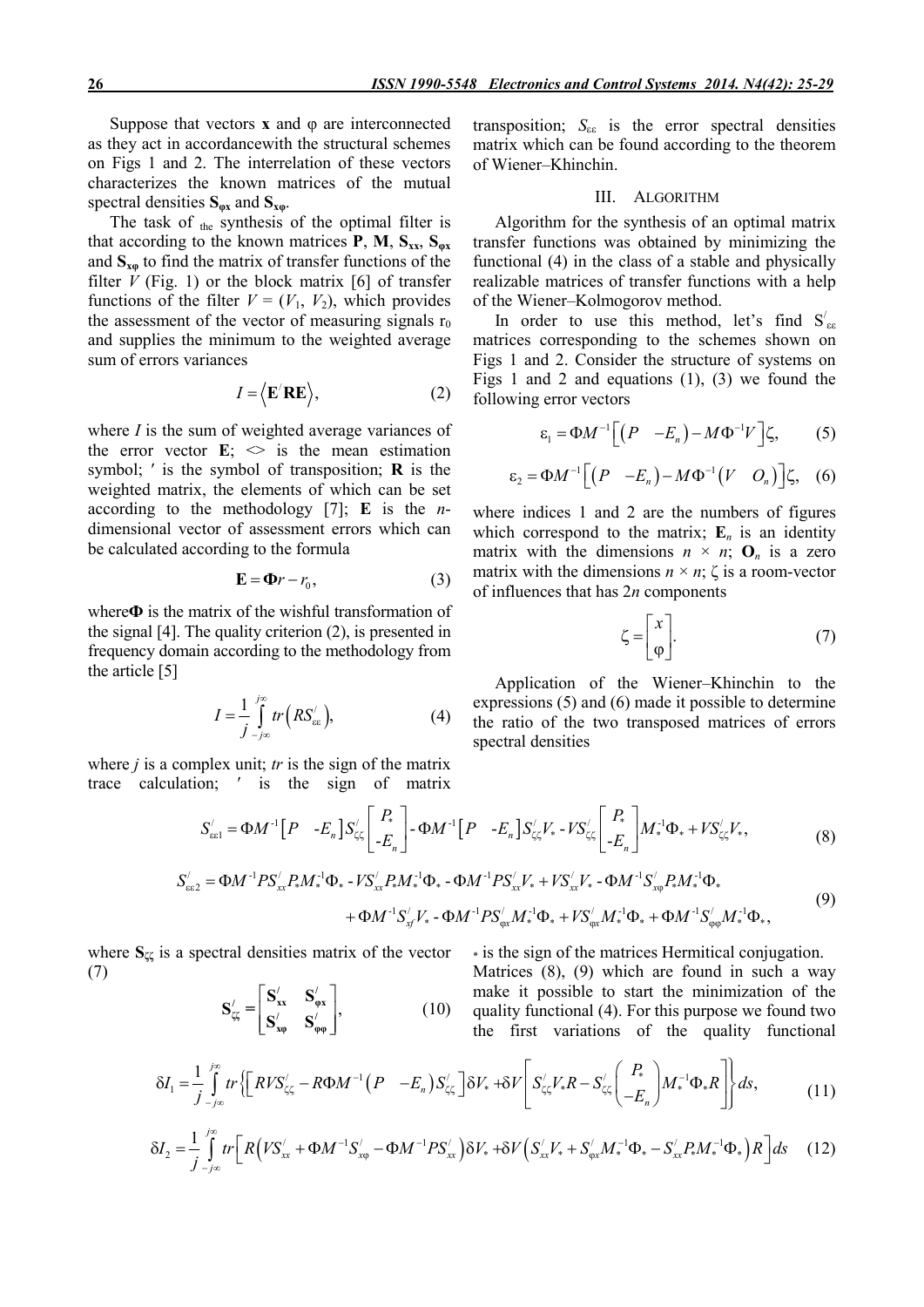and determine three stable together with inverse fractional rational matrices  $\Gamma$ ,  $D_1$ ,  $D_2$ 

$$
R = \Gamma_* \Gamma, \tag{13}
$$

$$
S'_{\zeta\zeta} = \mathbf{D}_1 \mathbf{D}_{1^*},\tag{14}
$$

$$
S'_{xx} = \mathbf{D}_2 \mathbf{D}_{2^*},\tag{15}
$$

where δ*V* is the first variation of the *V*. The search of representations  $(13) - (15)$  was done in the quotient of factorization [8].

Substituting equations  $(13) - (15)$  into the formulas (11), (12) allowed us to find the following dependencies

$$
\delta I_{1} = \frac{1}{j} \int_{-j\infty}^{j\infty} tr \left\{ \Gamma_{*} \left[ \Gamma V D_{1} - \Gamma \Phi M^{-1} \left( S_{x\varphi}^{\prime} - P S_{xx}^{\prime} \right) \times D_{1}^{-1} \right] D_{1*} \delta V_{*} \right. \\ \left. + \delta V D_{1} \left[ D_{1*} V_{*} \Gamma_{*} - D_{1}^{-1} \left( S_{\varphi x}^{\prime} - S_{xx}^{\prime} P_{*} \right) \times M_{*}^{-1} \Phi_{*} \Gamma_{*} \right] \Gamma \right\} ds,
$$
\n(16)\n
$$
\delta I_{1} = \frac{1}{j} \int_{-j\infty}^{j\infty} tr \left\{ \Gamma \left[ \Gamma V D_{1} - \Gamma \Phi M^{-1} \left( S_{1}^{\prime} - P S_{1}^{\prime} \right) \times D_{1}^{-1} \right] D_{1} \delta V_{*}
$$

$$
\delta I_{2} = \frac{1}{j} \int_{-j\infty}^{j\infty} tr \left\{ \Gamma_{*} \left[ \Gamma V D_{2} - \Gamma \Phi M^{-1} \left( S_{x\varphi}^{\prime} - P S_{xx}^{\prime} \right) \times D_{2^{*}}^{-1} \right] D_{2^{*}} \delta V_{*} \right. \right. \\
\left. + \delta V D_{2} \left[ D_{2^{*}} V_{*} \Gamma_{*} - D_{2}^{-1} \left( S_{\varphi x}^{\prime} - S_{xx}^{\prime} P_{*} \right) \times M_{*}^{-1} \Phi_{*} \Gamma_{*} \right] \Gamma \right\} ds.
$$
\n(17)

Taking into account the expressions (16), (17) the condition of the functional (4) minimum is defined by the following matrix equations

$$
\Gamma V \mathbf{D}_1 = -\big(N_{10} + N_{1+}\big),\tag{18}
$$

$$
\Gamma V \mathbf{D}_2 = -\big(N_{20} + N_{2+}\big),\tag{19}
$$

where  $N_{10} + N_{1+}$  is the stable result of separation [8] of the following matrix

$$
N_{10} + N_{1+} + N_{1-} = -\Gamma \Phi M^{-1} \left( S'_{x\phi} - PS'_{xx} \right) D_{1*}^{-1}, \quad (20)
$$

 $N_{20}+N_{2+}$  is the stable result of separation of the following matrix

$$
N_{20} + N_{2+} + N_{2-} = -\Gamma \Phi M^{-1} (P - E_n) D_2.
$$
 (21)

In accordance with equations (18), (19) one can write down the following rule for the calculation of the optimal filter transfer functions matrices

$$
V = -\Gamma(N_{i0} + N_{i+})\mathbf{D}_{i}^{-1}, \tag{22}
$$

where *i* is a number of structures in Figs 1 or 2.

To assess the effect of using algorithms of optimal filtering presented above we get expressions for calculating transposed matrices of spectral densities of filtering errors. The trace of matrix of spectral error planes with consideration of equations  $(13) - (15)$  and  $(20) - (22)$  is the following

$$
tr\left(RS_{\text{ex}}'\right) = tr\left[R\Phi M^{-1}\left(PS_{\text{xx}}'P_{*} - PS_{\text{gx}}' - S_{\text{xy}}'P_{*} + S_{\text{opp}}'\right)\times M_{*}^{-1}\Phi_{*} - \left(N_{i0} + N_{i+}\right)\left(N_{i0} + N_{i+}\right)_{*}\right] - N_{i-}\left(N_{i0} + N_{i+}\right)_{*} - \left(N_{i0} + N_{i+}\right)N_{i-}.
$$
\n(23)

### IV. AN EXAMPLE OF IMPLEMENTATION

As an example of implementation of the new algorithms of optimal filtering  $(13) - (15)$ ,  $(20) - (23)$ we consider the case of signal interference filtration

$$
M = ks^2, \quad P = 1, \quad S_{\varphi\varphi} = \frac{\sigma_{\varphi}^2}{\pi}, \quad S_{xx} = \frac{\sigma_x^2}{\pi}, \quad S_{\varphi x}
$$

The task is to find expressions for the transfer functions of optimal filters without a noise φ correction and with the noise correction.

at the output of a single component accelerometer created on the basis of a MEMS technology. In this case  $n = 1$ , and the matrices **P**, **M**,  $\Phi$ ,  $S_{xx}$ ,  $S_{\phi x}$ ,  $S_{\phi g}$ and *R* transform into the following functions

$$
S_{xx} = \frac{\sigma_x^2}{\pi}, \quad S_{\varphi x} = S_{x\varphi} = \alpha \frac{\sigma_x \sigma_{\varphi}}{\pi}, \quad R = 1, \quad \Phi = 1.
$$
 (24)

Substitution of the initial data into the formulas  $(13) - (15)$  makes possible to write down the following expressions

$$
\Gamma_* \Gamma = 1, \qquad \mathbf{D}_1 \mathbf{D}_{1^*} = \begin{bmatrix} \frac{\sigma_x^2}{\pi} & \frac{\alpha \sigma_x \sigma_{\varphi}}{\pi} \\ \frac{\alpha \sigma_x \sigma_{\varphi}}{\pi} & \frac{\sigma_{\varphi}^2}{\pi} \end{bmatrix}, \tag{25}
$$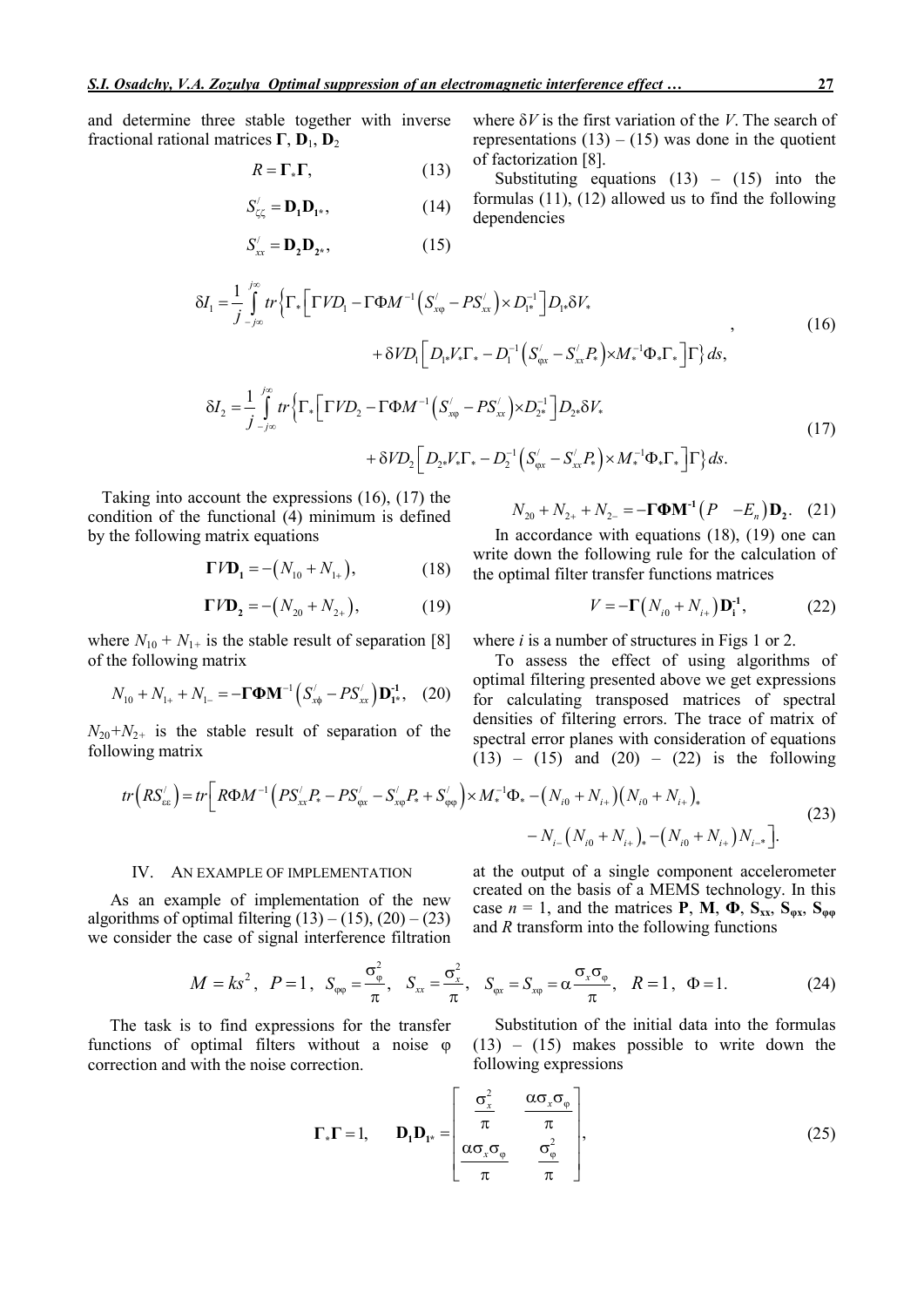After factorization of the expressions (25) it will be clear that

$$
\mathbf{D}_2 = \frac{\sigma_x}{\sqrt{\pi}}, \quad \mathbf{\Gamma} = 1, \quad \mathbf{D}_1 = \frac{1}{\pi} \begin{bmatrix} \sigma_x \sqrt{1 - \alpha^2} & \sigma_x \alpha \\ 0 & \sigma_\varphi \end{bmatrix}. \quad (26)
$$

Substitution of a correspondent data from the relations  $(24)$ ,  $(26)$  into the matrices  $(21)$ ,  $(22)$  leads to the following results of a separation

$$
N_{10} + N_{1+} = -\frac{1}{ks^2 \sqrt{\pi}} \Big[ \sigma_x \sqrt{1 - \alpha^2} \quad \alpha \sigma_x - \sigma_{\varphi} \Big];
$$
  
\n
$$
N_{20} + N_{2+} = \frac{1}{ks^2} \Big( \alpha \sigma_{\varphi} - \sigma_x \Big).
$$
 (27)

So application the rule (22) to the results (26), (27) let us find two optimal filters transfer functions. The fist function corresponds with the scheme (Fig. 1) and is equal to

$$
V = \frac{1}{ks^2} \left[ -1 \quad \alpha - \alpha \frac{\sigma_x}{\sigma_{\varphi}} + 1 \right].
$$
 (28)

The second optimal transfer function is equal to

$$
V = \frac{1}{ks^2} \left( 1 - \alpha \frac{\sigma_{\varphi}}{\sigma_x} \right). \tag{29}
$$

The sums of weighted spectral densities of error assessment with the help of optimal filters (28), (29) were obtained in the following view

$$
tr\left(RS_{\text{est}}'\right) = \frac{\sigma_x^2 \alpha (1-\alpha)}{k^2 s^4 \pi},\tag{30}
$$

$$
tr\left(RS_{\text{ee2}}'\right) = \frac{\sigma_{\varphi}^2\left(1 - \alpha^2\right)}{k^2 s^4 \pi}.
$$
 (31)

The comparison of the results (14), (15) enables to conclude that in the case of acceleration measurement which is accompanied by the influence of electromagnetic interference in the form of white noise the introduction of noise correction provides the absence of the influence on the result of assessment of electromagnetic interference intensity.

#### **CONCLUSIONS**

So, the algorithms of the synthesis of optimal structures and parameters of the matrix of transfer functions of the filter which enables to assess the vector of useful signals with the noise correction as well as without it according to the data on sensor dynamics, electromagnetic interference characteristics and vector characteristics of the measured signals were developed.

The necessary condition of implementation of the obtained algorithms is the demand for fixed signals which act in measuring circuits.

### **REFERENCES**

[1] Merlet, J. P. Parallel robots. Solid mechanics and its application. vol. 74. Kluwer Academic Publishers, 2000. 394 p.

[2] Osadchy, S. I.; Zozulya, V. A., Timoshenko, A. S. "The Dynamic Characteristics of the Manipulator With Parallel Kinematic Structure Based on Experimental Data." *Advances in Intelligent Robotics and Collaborative Automation–Robots*. Chapter 3. River Publishers. 2014, рр. 35–66.

[3] Calman-Bucy Filter. Brammer, K.; Siffling, G. translated from German. Moscow: Science, 1982. 200 p. (in Russian).

[4] Azarskov, V. N.; Blokhin, L. N.; Zhitetsky, L. S. The methodology of constructing optimal systems stochastic stabilization: Monograph. Ed. Blokhin L. N. Kyiv. NAU Book Publishers, 2006. 440 p. Bibliography. pp. 416–428. (in Russian).

[5] Kucera, V. Discrete line control: the polynomial equation approach. Praha: Akademia, 1979. 206 p.

[6] Gantmakher, F. R. Theory matrits. 4th ed. Nauka, 1988. 552 p. (in Russian).

[7] Linear Optimal Control Systems / Huibert Kwakernaak, Raphael Sivan; translated from English by V. А. Vasiljeva, Y. А. Nikolaeva. Мoscow: Peace, 1977. 650 p.

[8] Optimization of Linear Invariant in Time Control Systems: (monograph): F. А. Aliev, V. B. Larin, К. I. Naumenko and others. Kyiv: Naukova Dumka, 1978. 327 p.

Received 23 October 2014.

### Osadchy Sergij. Doctoc of sciences. The professor.

The Manufacture Control Automatization department, Kirovograd National Technik University, Kirovograd, Ukraine. Education: Kyiv Civil Aviation Engeneers Institute, Kyiv, Ukraine (1980).

Research interests: moden control theory.

Publications: 150.

E-mail: srg2005@ukr.net